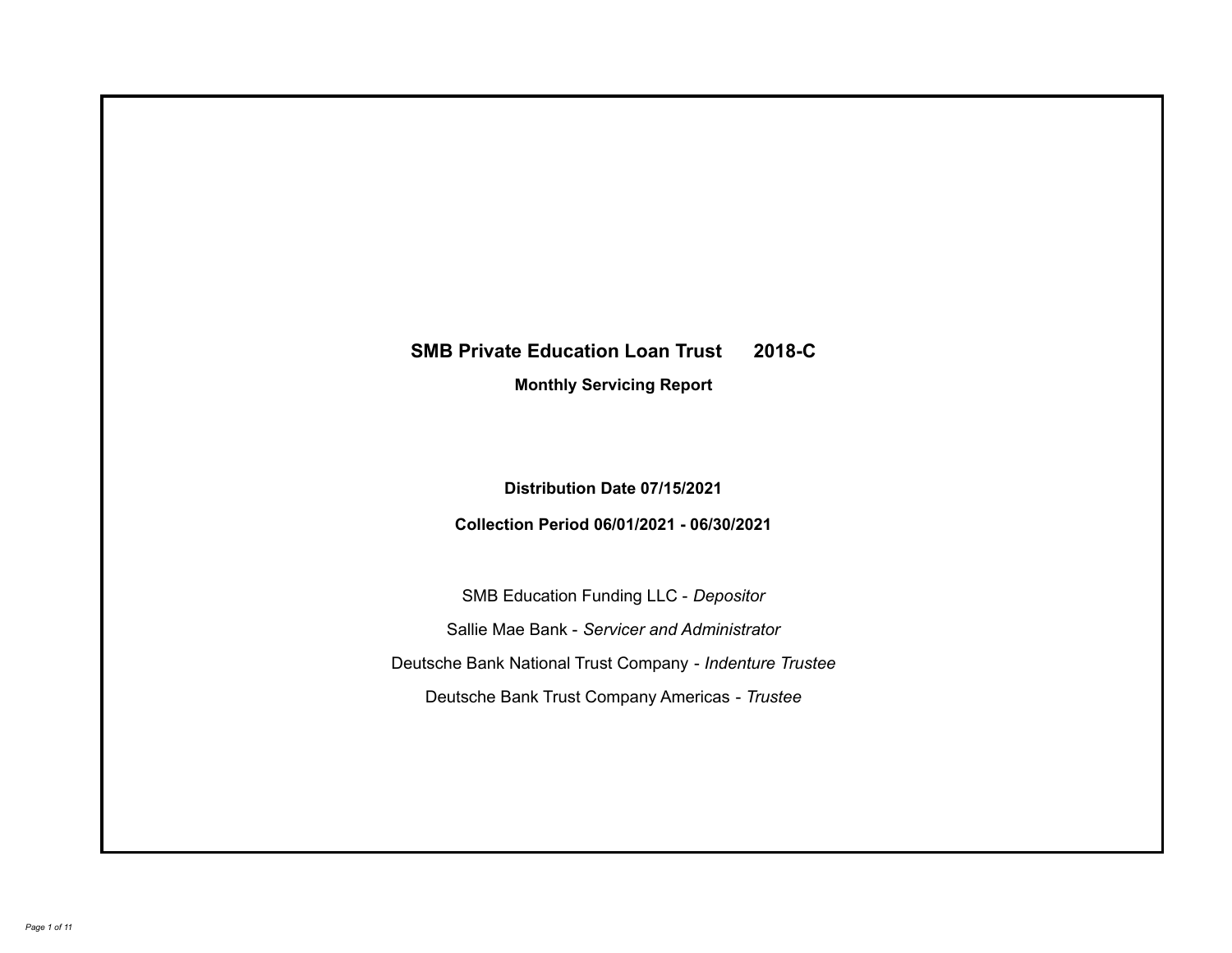A

| A | <b>Student Loan Portfolio Characteristics</b>                  |                   | <b>Settlement Date</b><br>09/19/2018 | 05/31/2021            | 06/30/2021            |
|---|----------------------------------------------------------------|-------------------|--------------------------------------|-----------------------|-----------------------|
|   | <b>Principal Balance</b>                                       |                   | \$557,492,029.76                     | \$361,847,688.42      | \$356,420,377.04      |
|   | Interest to be Capitalized Balance                             |                   | 38,025,828.51                        | 23,550,353.17         | 22,060,511.80         |
|   | Pool Balance                                                   |                   | \$595,517,858.27                     | \$385,398,041.59      | \$378,480,888.84      |
|   |                                                                |                   |                                      |                       |                       |
|   | Weighted Average Coupon (WAC)                                  |                   | 9.62%                                | 8.22%                 | 8.22%                 |
|   | Weighted Average Remaining Term                                |                   | 137.72<br>48,318                     | 130.25<br>31,991      | 129.89<br>31,481      |
|   | Number of Loans                                                |                   |                                      |                       |                       |
|   | Number of Borrowers                                            |                   | 46,914                               | 31,159<br>0.647164541 | 30,660<br>0.635549184 |
|   | Pool Factor<br>Since Issued Total Constant Prepayment Rate (1) |                   |                                      | 12.51%                | 12.53%                |
|   |                                                                |                   |                                      |                       |                       |
|   |                                                                |                   |                                      |                       |                       |
| B | <b>Debt Securities</b>                                         | <b>Cusip/Isin</b> | 06/15/2021                           |                       | 07/15/2021            |
|   | A <sub>2</sub> A                                               | 78449QAB3         | \$166,793,970.42                     |                       | \$163,319,529.02      |
|   | A2B                                                            | 78449QAC1         | \$82,254,560.77                      |                       | \$80,541,137.61       |
|   | В                                                              | 78449QAD9         | \$40,000,000.00                      |                       | \$40,000,000.00       |
|   |                                                                |                   |                                      |                       |                       |
| C | <b>Certificates</b>                                            | <b>Cusip/Isin</b> | 06/15/2021                           |                       | 07/15/2021            |
|   | Residual                                                       | 78449Q107         | \$100,000.00                         |                       | \$100,000.00          |
|   |                                                                |                   |                                      |                       |                       |
| D | <b>Account Balances</b>                                        |                   | 06/15/2021                           |                       | 07/15/2021            |
|   | Reserve Account Balance                                        |                   | \$1,508,827.00                       |                       | \$1,508,827.00        |
|   |                                                                |                   |                                      |                       |                       |
| E | <b>Asset / Liability</b>                                       |                   | 06/15/2021                           |                       | 07/15/2021            |
|   | Overcollateralization Percentage                               |                   | 25.00%                               |                       | 25.00%                |

Overcollateralization Percentage Actual Overcollateralization Amount \$96,349,510.40 Specified Overcollateralization Amount

(1) For additional information, see 'Since Issued CPR Methodology' found on page 11 of this report.

\$94,620,222.21 \$94,620,222.21

\$96,349,510.40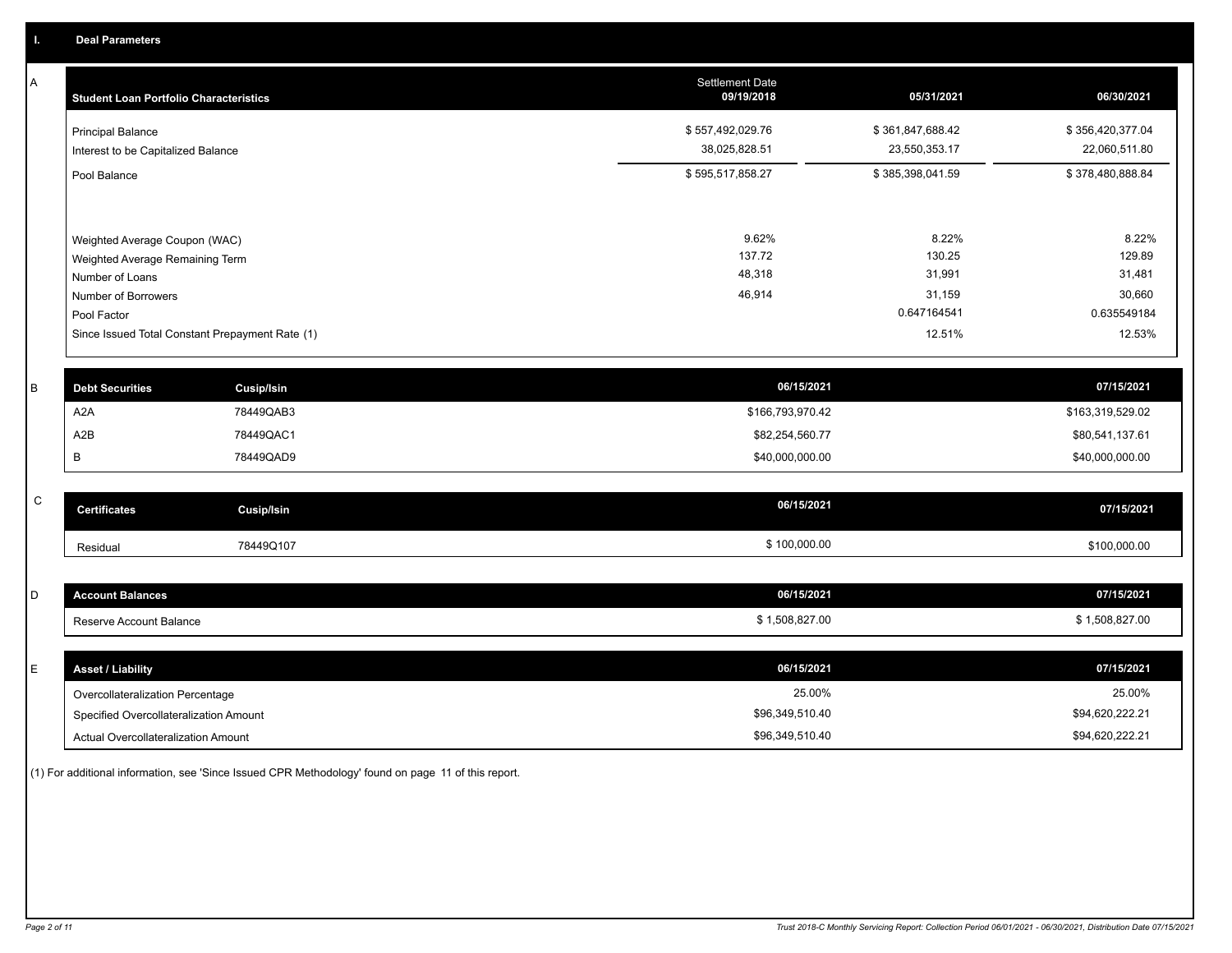| Α  | <b>Student Loan Principal Receipts</b>                           |                |
|----|------------------------------------------------------------------|----------------|
|    | <b>Borrower Principal</b>                                        | 6,927,600.90   |
|    | <b>Consolidation Activity Principal</b>                          | 0.00           |
|    | Seller Principal Reimbursement                                   | 0.00           |
|    | Servicer Principal Reimbursement                                 | 0.00           |
|    | Delinquent Principal Purchases by Servicer                       | 0.00           |
|    | <b>Other Principal Deposits</b>                                  | 136,858.80     |
|    | <b>Total Principal Receipts</b>                                  | \$7,064,459.70 |
| В  | <b>Student Loan Interest Receipts</b>                            |                |
|    | <b>Borrower Interest</b>                                         | 1,877,908.86   |
|    | <b>Consolidation Activity Interest</b>                           | 0.00           |
|    | Seller Interest Reimbursement                                    | 0.00           |
|    | Servicer Interest Reimbursement                                  | 0.00           |
|    | Delinquent Interest Purchases by Servicer                        | 0.00           |
|    | Other Interest Deposits                                          | 2,660.49       |
|    | <b>Total Interest Receipts</b>                                   | \$1,880,569.35 |
| C  | <b>Recoveries on Realized Losses</b>                             | \$43,782.70    |
| D  | <b>Investment Income</b>                                         | \$198.36       |
| Ε  | <b>Funds Borrowed from Next Collection Period</b>                | \$0.00         |
| F. | <b>Funds Repaid from Prior Collection Period</b>                 | \$0.00         |
| G  | Loan Sale or Purchase Proceeds                                   | \$0.00         |
| H  | Initial Deposits to Distribution Account                         | \$0.00         |
|    | <b>Excess Transferred from Other Accounts</b>                    | \$0.00         |
| J  | <b>Borrower Benefit Reimbursements</b>                           | \$0.00         |
| Κ  | <b>Other Deposits</b>                                            | \$0.00         |
| Г  | <b>Other Fees Collected</b>                                      | \$0.00         |
| М  | <b>AVAILABLE FUNDS</b>                                           | \$8,989,010.11 |
| N  | Non-Cash Principal Activity During Collection Period             | \$1,637,148.32 |
| O  | Aggregate Purchased Amounts by the Depositor, Servicer or Seller | \$139,519.29   |
| P  | Aggregate Loan Substitutions                                     | \$0.00         |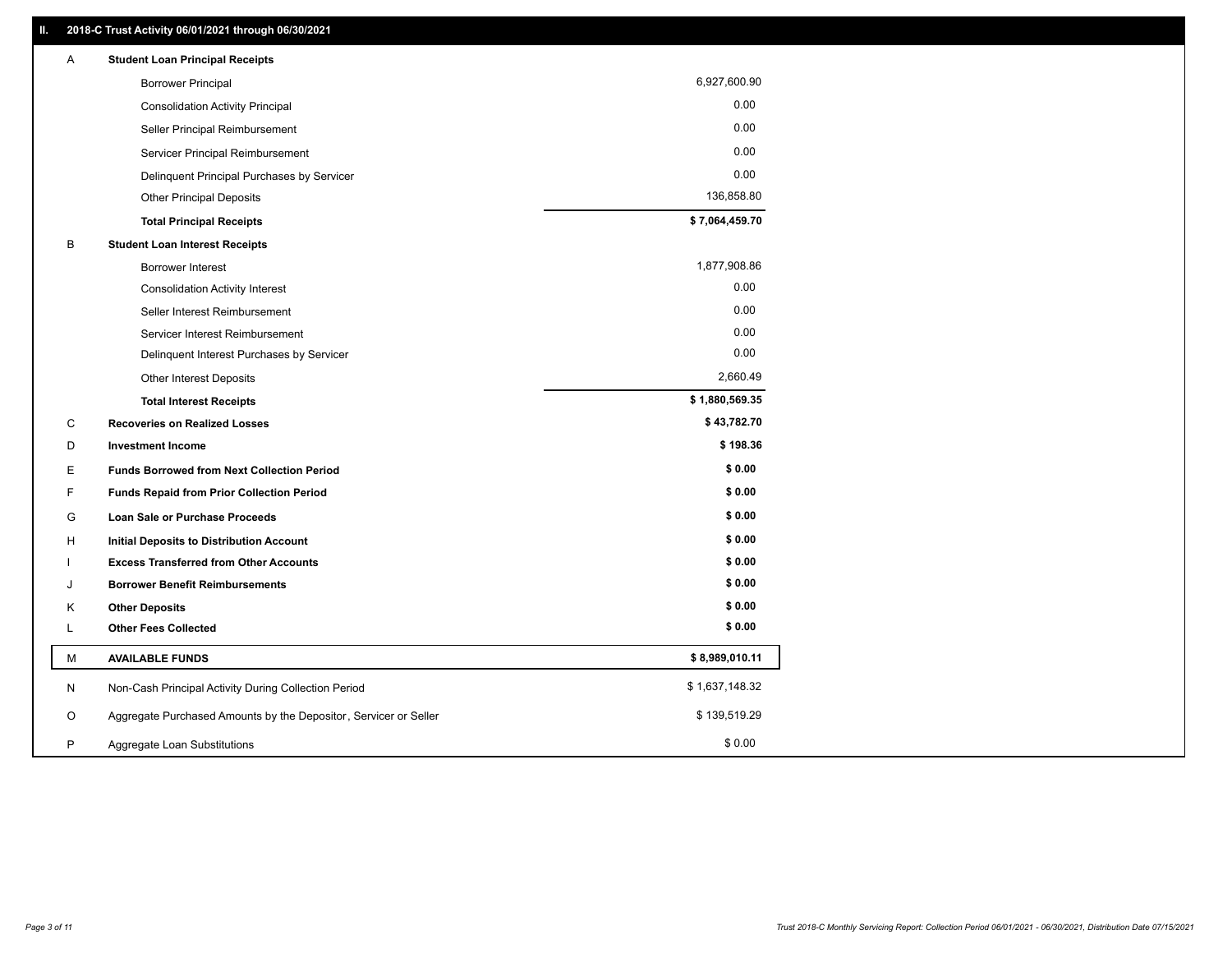|                   | <b>Loans by Repayment Status</b> |                          |            |                                                           |                |                            |                   |         |                                                           |                |                            |
|-------------------|----------------------------------|--------------------------|------------|-----------------------------------------------------------|----------------|----------------------------|-------------------|---------|-----------------------------------------------------------|----------------|----------------------------|
|                   |                                  |                          | 06/30/2021 |                                                           |                |                            | 05/31/2021        |         |                                                           |                |                            |
|                   |                                  | <b>Wtd Avg</b><br>Coupon | # Loans    | Principal and<br><b>Interest Accrued</b><br>to Capitalize | % of Principal | % of Loans in<br>Repay (1) | Wtd Avg<br>Coupon | # Loans | Principal and<br><b>Interest Accrued</b><br>to Capitalize | % of Principal | % of Loans in<br>Repay (1) |
| INTERIM:          | IN SCHOOL                        | 9.34%                    | 1,683      | \$25,755,551.88                                           | 6.805%         | $-$ %                      | 9.41%             | 2,114   | \$33,299,695.57                                           | 8.640%         | $-$ %                      |
|                   | GRACE                            | 9.58%                    | 1,155      | \$19,583,120.11                                           | 5.174%         | $-$ %                      | 9.54%             | 1,012   | \$15,899,814.22                                           | 4.126%         | $-$ %                      |
|                   | <b>DEFERMENT</b>                 | 8.87%                    | 1,897      | \$25,911,433.41                                           | 6.846%         | $-$ %                      | 8.85%             | 1,975   | \$27,023,621.18                                           | 7.012%         | $-$ %                      |
| <b>REPAYMENT:</b> | <b>CURRENT</b>                   | 7.96%                    | 25,481     | \$287,728,256.22                                          | 76.022%        | 93.652%                    | 7.95%             | 25,674  | \$290,440,227.93                                          | 75.361%        | 93.940%                    |
|                   | 31-60 DAYS DELINQUENT            | 8.55%                    | 271        | \$4,229,196.76                                            | 1.117%         | 1.377%                     | 8.77%             | 268     | \$4,060,823.91                                            | 1.054%         | 1.313%                     |
|                   | 61-90 DAYS DELINQUENT            | 8.07%                    | 124        | \$1,858,614.07                                            | 0.491%         | 0.605%                     | 7.77%             | 112     | \$1,655,636.02                                            | 0.430%         | 0.536%                     |
|                   | > 90 DAYS DELINQUENT             | 8.74%                    | 94         | \$1,449,584.65                                            | 0.383%         | 0.472%                     | 8.82%             | 83      | \$1,321,529.75                                            | 0.343%         | 0.427%                     |
|                   | <b>FORBEARANCE</b>               | 8.37%                    | 776        | \$11,965,131.74                                           | 3.161%         | 3.895%                     | 8.32%             | 753     | \$11,696,693.01                                           | 3.035%         | 3.783%                     |
| <b>TOTAL</b>      |                                  |                          | 31,481     | \$378,480,888.84                                          | 100.00%        | 100.00%                    |                   | 31,991  | \$385,398,041.59                                          | 100.00%        | 100.00%                    |

Percentages may not total 100% due to rounding  $\pmb{\ast}$ 

1 Loans classified in "Repayment" include any loan for which interim interest only, \$25 fixed payments or full principal and interest payments are due.

|                | <b>Loans by Borrower Status</b>                                                                                              |                          |         |                                                                  |                |                                |                          |         |                                                           |                |                                |
|----------------|------------------------------------------------------------------------------------------------------------------------------|--------------------------|---------|------------------------------------------------------------------|----------------|--------------------------------|--------------------------|---------|-----------------------------------------------------------|----------------|--------------------------------|
|                |                                                                                                                              |                          |         | 06/30/2021                                                       |                |                                |                          |         | 05/31/2021                                                |                |                                |
|                |                                                                                                                              | <b>Wtd Avg</b><br>Coupon | # Loans | <b>Principal and</b><br><b>Interest Accrued</b><br>to Capitalize | % of Principal | % of Loans in<br>P&I Repay (2) | <b>Wtd Avg</b><br>Coupon | # Loans | Principal and<br><b>Interest Accrued</b><br>to Capitalize | % of Principal | % of Loans in<br>P&I Repay (2) |
| INTERIM:       | IN SCHOOL                                                                                                                    | 8.86%                    | 3,191   | \$47,995,647.20                                                  | 12.681%        | $-$ %                          | 8.91%                    | 4,106   | \$63,164,522.64                                           | 16.389%        | $-$ %                          |
|                | GRACE                                                                                                                        | 9.07%                    | 2,331   | \$37,445,736.64                                                  | 9.894%         | $-$ %                          | 9.04%                    | 1,956   | \$29,749,373.76                                           | 7.719%         | $-$ %                          |
|                | <b>DEFERMENT</b>                                                                                                             | 8.51%                    | 3,502   | \$45,138,327.34                                                  | 11.926%        | $-$ %                          | 8.47%                    | 3,639   | \$46,959,229.13                                           | 12.185%        | $-$ %                          |
| P&I REPAYMENT: | <b>CURRENT</b>                                                                                                               | 7.88%                    | 21,230  | \$228,918,848.45                                                 | 60.484%        | 92.343%                        | 7.86%                    | 21,095  | \$227,052,076.95                                          | 58.914%        | 92.476%                        |
|                | 31-60 DAYS DELINQUENT                                                                                                        | 8.55%                    | 252     | \$3,975,327.43                                                   | 1.050%         | 1.604%                         | 8.76%                    | 259     | \$3,926,447.42                                            | 1.019%         | 1.599%                         |
|                | 61-90 DAYS DELINQUENT                                                                                                        | 8.05%                    | 119     | \$1,806,199.63                                                   | 0.477%         | 0.729%                         | 7.68%                    | 103     | \$1,558,856.65                                            | 0.404%         | 0.635%                         |
|                | > 90 DAYS DELINQUENT                                                                                                         | 8.75%                    | 90      | \$1,418,378.71                                                   | 0.375%         | 0.572%                         | 8.83%                    | 80      | \$1,290,842.03                                            | 0.335%         | 0.526%                         |
|                | <b>FORBEARANCE</b>                                                                                                           | 8.37%                    | 766     | \$11,782,423.44                                                  | 3.113%         | 4.753%                         | 8.32%                    | 753     | \$11,696,693.01                                           | 3.035%         | 4.764%                         |
| <b>TOTAL</b>   | Percentages may not total 100% due to rounding                                                                               |                          | 31,481  | \$378,480,888.84                                                 | 100.00%        | 100.00%                        |                          | 31,991  | \$385,398,041.59                                          | 100.00%        | 100.00%                        |
|                | 2 Loans classified in "P&I Repayment" includes only those loans for which scheduled principal and interest payments are due. |                          |         |                                                                  |                |                                |                          |         |                                                           |                |                                |

To conform with company standard reporting these sections now include Princial and Interest Accrued to Capitalize .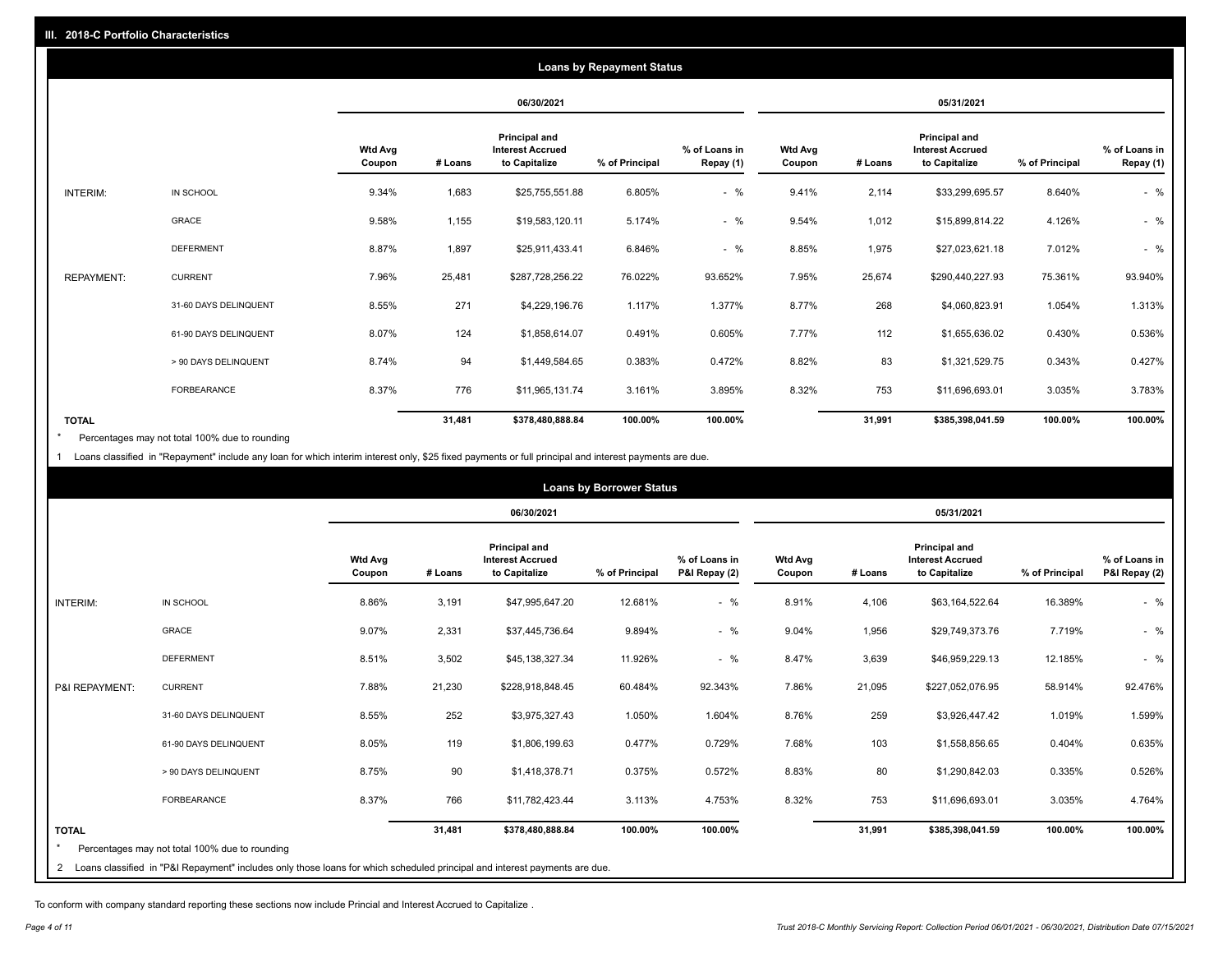|                                                                                                  | 6/30/2021        | 5/31/2021        |
|--------------------------------------------------------------------------------------------------|------------------|------------------|
| Pool Balance                                                                                     | \$378,480,888.84 | \$385,398,041.59 |
| Total # Loans                                                                                    | 31,481           | 31,991           |
| Total # Borrowers                                                                                | 30,660           | 31,159           |
| Weighted Average Coupon                                                                          | 8.22%            | 8.22%            |
| Weighted Average Remaining Term                                                                  | 129.89           | 130.25           |
| Percent of Pool - Cosigned                                                                       | 93.3%            | 93.3%            |
| Percent of Pool - Non Cosigned                                                                   | 6.7%             | 6.7%             |
| Borrower Interest Accrued for Period                                                             | \$2,401,088.14   | \$2,520,727.30   |
| Outstanding Borrower Interest Accrued                                                            | \$24,941,587.30  | \$26,541,349.68  |
| Gross Principal Realized Loss - Periodic *                                                       | \$432,951.57     | \$317,536.17     |
| Gross Principal Realized Loss - Cumulative *                                                     | \$12,928,013.68  | \$12,495,062.11  |
| Recoveries on Realized Losses - Periodic                                                         | \$43,782.70      | \$33,854.53      |
| Recoveries on Realized Losses - Cumulative                                                       | \$1,398,348.69   | \$1,354,565.99   |
| Net Losses - Periodic                                                                            | \$389,168.87     | \$283,681.64     |
| Net Losses - Cumulative                                                                          | \$11,529,664.99  | \$11,140,496.12  |
| Non-Cash Principal Activity - Capitalized Interest                                               | \$2,086,715.42   | \$753,927.79     |
| Since Issued Total Constant Prepayment Rate (CPR) (1)                                            | 12.53%           | 12.51%           |
| <b>Loan Substitutions</b>                                                                        | \$0.00           | \$0.00           |
| <b>Cumulative Loan Substitutions</b>                                                             | \$0.00           | \$0.00           |
| <b>Unpaid Servicing Fees</b>                                                                     | \$0.00           | \$0.00           |
| <b>Unpaid Administration Fees</b>                                                                | \$0.00           | \$0.00           |
| <b>Unpaid Carryover Servicing Fees</b>                                                           | \$0.00           | \$0.00           |
| Note Interest Shortfall                                                                          | \$0.00           | \$0.00           |
| Loans in Modification                                                                            | \$19,203,884.42  | \$19,244,097.56  |
| % of Loans in Modification as a % of Loans in Repayment (P&I)                                    | 8.13%            | 8.23%            |
|                                                                                                  |                  |                  |
| % Annualized Gross Principal Realized Loss - Periodic as a %<br>of Loans in Repayment (P&I) * 12 | 2.20%            | 1.63%            |
| % Gross Principal Realized Loss - Cumulative as a % of<br>Original Pool Balance                  | 2.17%            | 2.10%            |

\* In accordance with the Servicer's current policies and procedures, after September 1, 2017 loans subject to bankruptcy claims generally will not be reported as a charged- off unless and until they are delinquent for 120

(1) For additional information, see 'Since Issued CPR Methodology' found on page 11 of this report.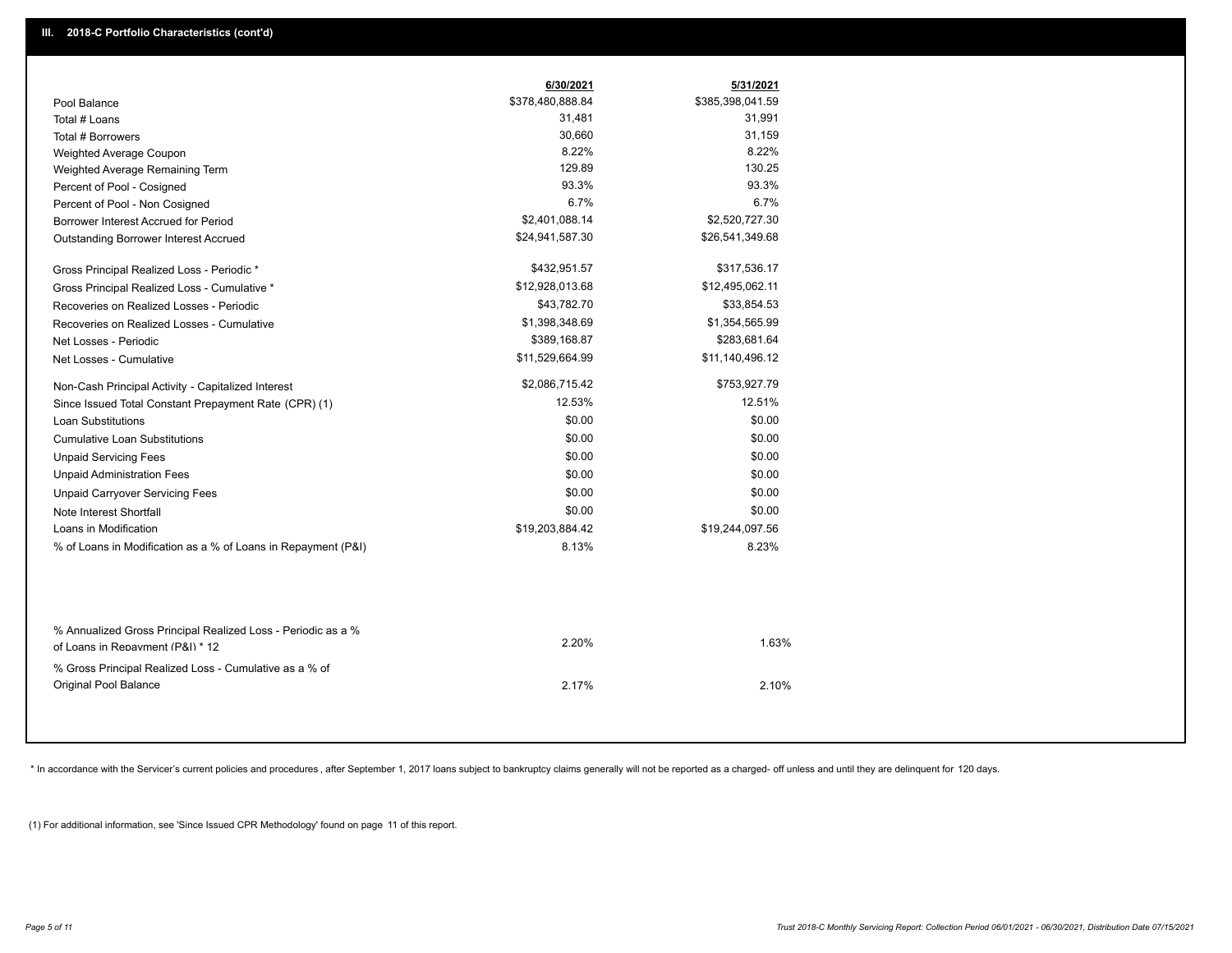#### **Loan Program**  A

|                                    | Weighted<br>Average | # LOANS  | <b>\$ AMOUNT</b> | $%$ *    |
|------------------------------------|---------------------|----------|------------------|----------|
| - Smart Option Interest-Only Loans | 7.08%               | 7,238    | \$62,433,861.91  | 16.496%  |
| - Smart Option Fixed Pay Loans     | 8.23%               | 7,830    | \$113,513,320.93 | 29.992%  |
| - Smart Option Deferred Loans      | 8.57%               | 16,413   | \$202,533,706.00 | 53.512%  |
| - Other Loan Programs              | 0.00%               | $\Omega$ | \$0.00           | 0.000%   |
| <b>Total</b>                       | 8.22%               | 31,481   | \$378,480,888.84 | 100.000% |

\* Percentages may not total 100% due to rounding

B

C

**Index Type**

|                       | Weighted<br>Average | # LOANS | <b>\$ AMOUNT</b> | % *       |
|-----------------------|---------------------|---------|------------------|-----------|
| - Fixed Rate Loans    | 9.17%               | 10,031  | \$130,533,733.99 | 34.489%   |
| - LIBOR Indexed Loans | 7.73%               | 21,450  | \$247,947,154.85 | 65.511%   |
| - Other Index Rates   | $0.00\%$            |         | \$0.00           | $0.000\%$ |
| <b>Total</b>          | 8.22%               | 31,481  | \$378,480,888.84 | 100.000%  |

\* Percentages may not total 100% due to rounding

## **Weighted Average Recent FICO**

| 1,693<br>1,753<br>3,261 | \$19,741,453.76<br>\$20,808,316.21<br>\$39,791,845.76 | 5.216%<br>5.498% |
|-------------------------|-------------------------------------------------------|------------------|
|                         |                                                       |                  |
|                         |                                                       |                  |
|                         |                                                       | 10.514%          |
| 6,709                   | \$83,806,137.62                                       | 22.143%          |
| 18,063                  | \$214,321,435.59                                      | 56.627%          |
| $\overline{2}$          | \$11,699.90                                           | 0.003%           |
| 31,481                  | \$378,480,888.84                                      | 100.000%         |
|                         |                                                       |                  |

To conform with company standard reporting these sections now include Princial and Interest Accrued to Capitalize .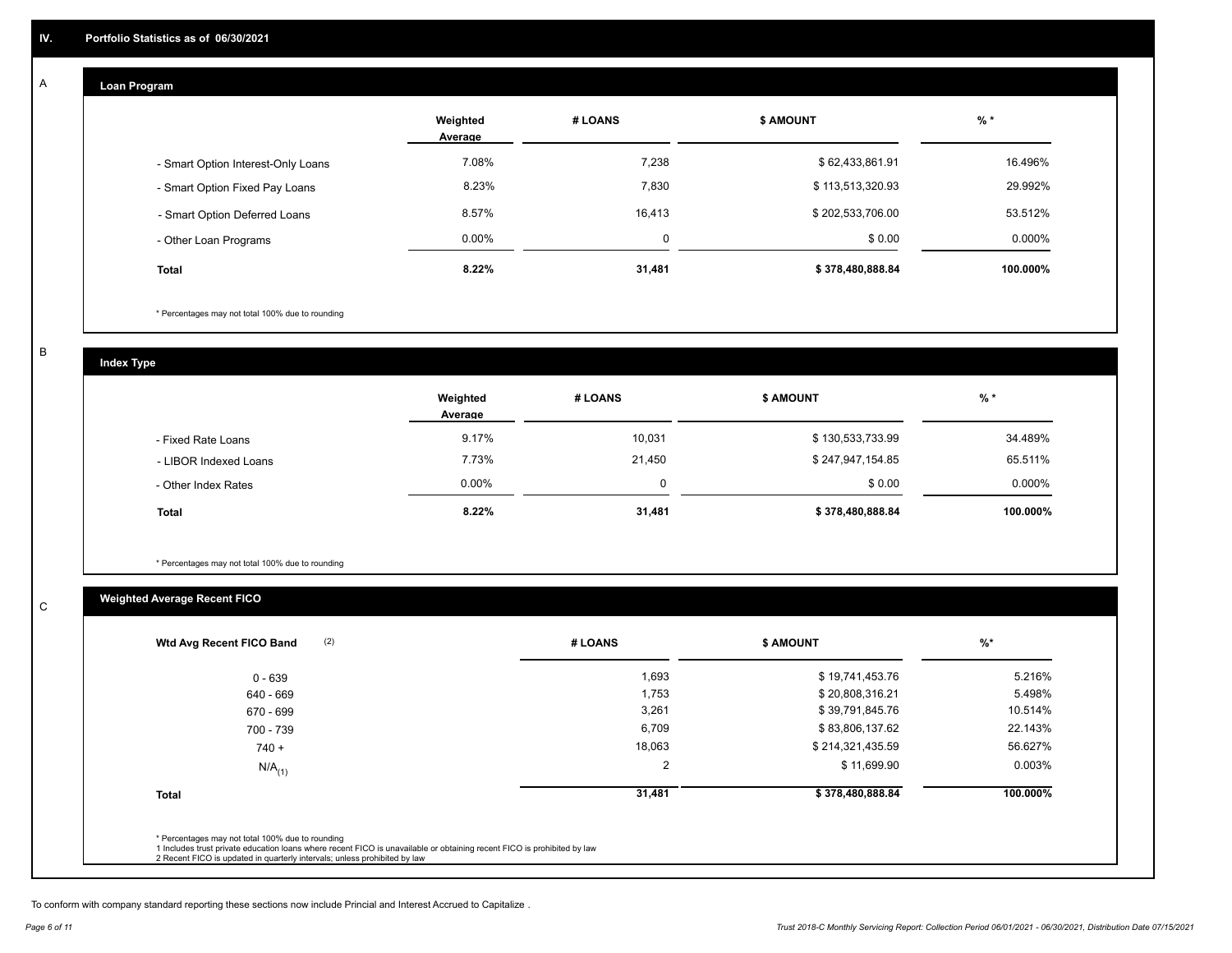| V. |       | 2018-C Reserve Account and Principal Distribution Calculations                  |                  |  |
|----|-------|---------------------------------------------------------------------------------|------------------|--|
| А. |       | <b>Reserve Account</b>                                                          |                  |  |
|    |       | Specified Reserve Account Balance                                               | \$1,508,827.00   |  |
|    |       | <b>Actual Reserve Account Balance</b>                                           | \$1,508,827.00   |  |
| В. |       | <b>Principal Distribution Amount</b>                                            |                  |  |
|    | i.    | Class A Notes Outstanding                                                       | \$249,048,531.19 |  |
|    | ii.   | Pool Balance                                                                    | \$378,480,888.84 |  |
|    | iii.  | First Priority Principal Distribution Amount (i - ii)                           | \$0.00           |  |
|    | iv.   | Class A and B Notes Outstanding                                                 | \$289,048,531.19 |  |
|    | ν.    | <b>First Priority Principal Distribution Amount</b>                             | \$0.00           |  |
|    | vi.   | Pool Balance                                                                    | \$378,480,888.84 |  |
|    | vii.  | Specified Overcollateralization Amount                                          | \$94,620,222.21  |  |
|    | viii. | Regular Principal Distribution Amount (if (iv > 0, (iv - v) - (vi - vii))       | \$5,187,864.56   |  |
|    | ix.   | Pool Balance                                                                    | \$378,480,888.84 |  |
|    | х.    | 10% of Initial Pool Balance                                                     | \$59,551,785.83  |  |
|    | xi.   | First Priority Principal Distribution Amount                                    | \$0.00           |  |
|    | xii.  | Regular Principal Distribution Amount                                           | \$5,187,864.56   |  |
|    | xiii. | Available Funds (after payment of waterfall items A through I)                  | \$2,857,290.98   |  |
|    | xiv.  | Additional Principal Distribution Amount (if(vi <= x,min(xiii, vi - xi - xii))) | \$0.00           |  |
|    |       |                                                                                 |                  |  |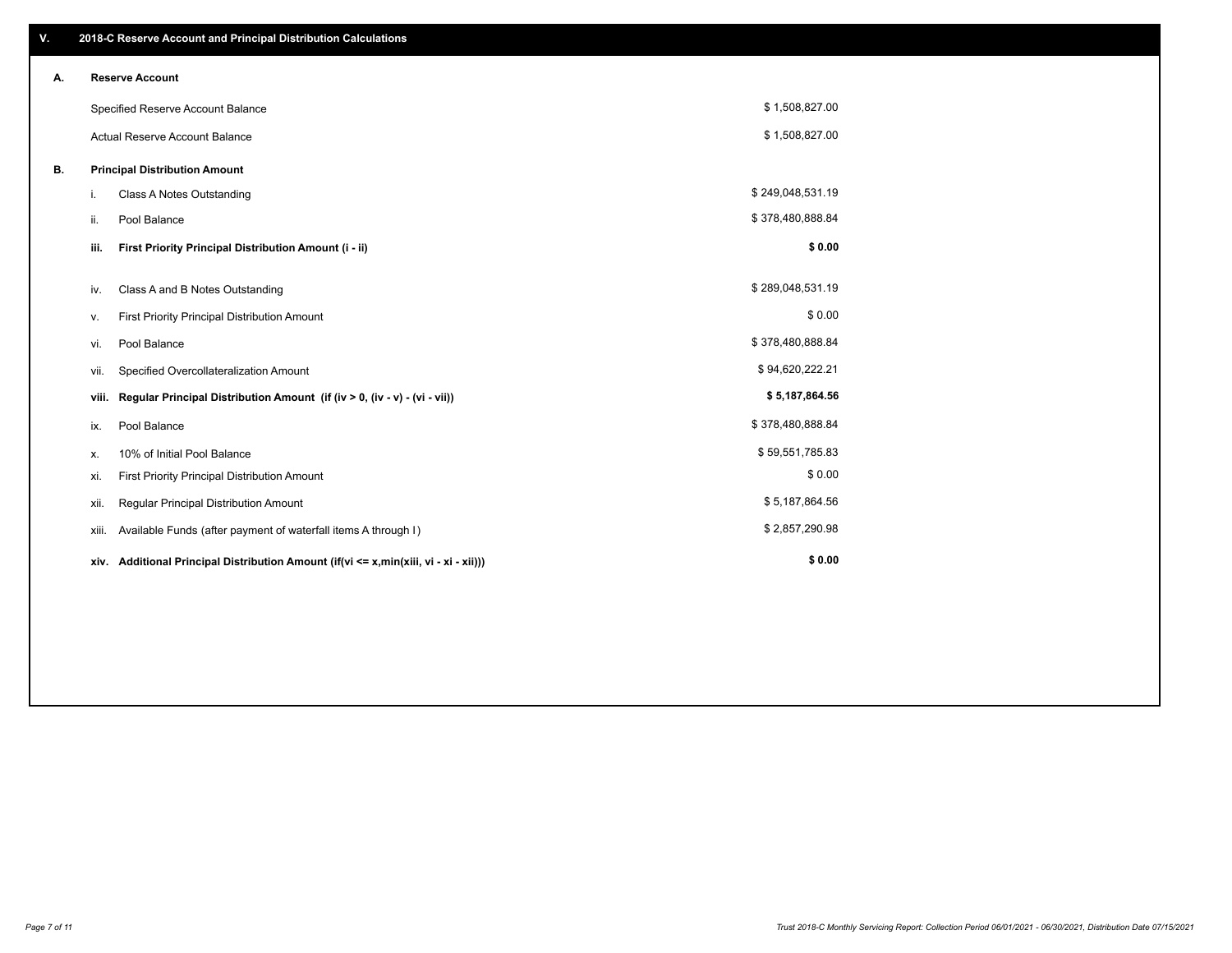|    |                                                         | Paid           | <b>Funds Balance</b> |
|----|---------------------------------------------------------|----------------|----------------------|
|    | <b>Total Available Funds</b>                            |                | \$8,989,010.11       |
| A  | <b>Trustee Fees</b>                                     | \$0.00         | \$8,989,010.11       |
| В  | <b>Servicing Fees</b>                                   | \$241,231.79   | \$8,747,778.32       |
| C  | i. Administration Fees                                  | \$8,333.00     | \$8,739,445.32       |
|    | ii. Unreimbursed Administrator Advances plus any Unpaid | \$0.00         | \$8,739,445.32       |
| D  | Class A Noteholders Interest Distribution Amount        | \$560,956.45   | \$8,178,488.87       |
| E. | First Priority Principal Payment                        | \$0.00         | \$8,178,488.87       |
| F. | Class B Noteholders Interest Distribution Amount        | \$133,333.33   | \$8,045,155.54       |
| G  | <b>Reinstatement Reserve Account</b>                    | \$0.00         | \$8,045,155.54       |
| H  | Regular Principal Distribution                          | \$5,187,864.56 | \$2,857,290.98       |
|    | <b>Carryover Servicing Fees</b>                         | \$0.00         | \$2,857,290.98       |
| J  | Additional Principal Distribution Amount                | \$0.00         | \$2,857,290.98       |
| Κ  | Unpaid Expenses of Trustee                              | \$0.00         | \$2,857,290.98       |
| L. | Unpaid Expenses of Administrator                        | \$0.00         | \$2,857,290.98       |
| М  | Remaining Funds to the Residual Certificateholders      | \$2,857,290.98 | \$0.00               |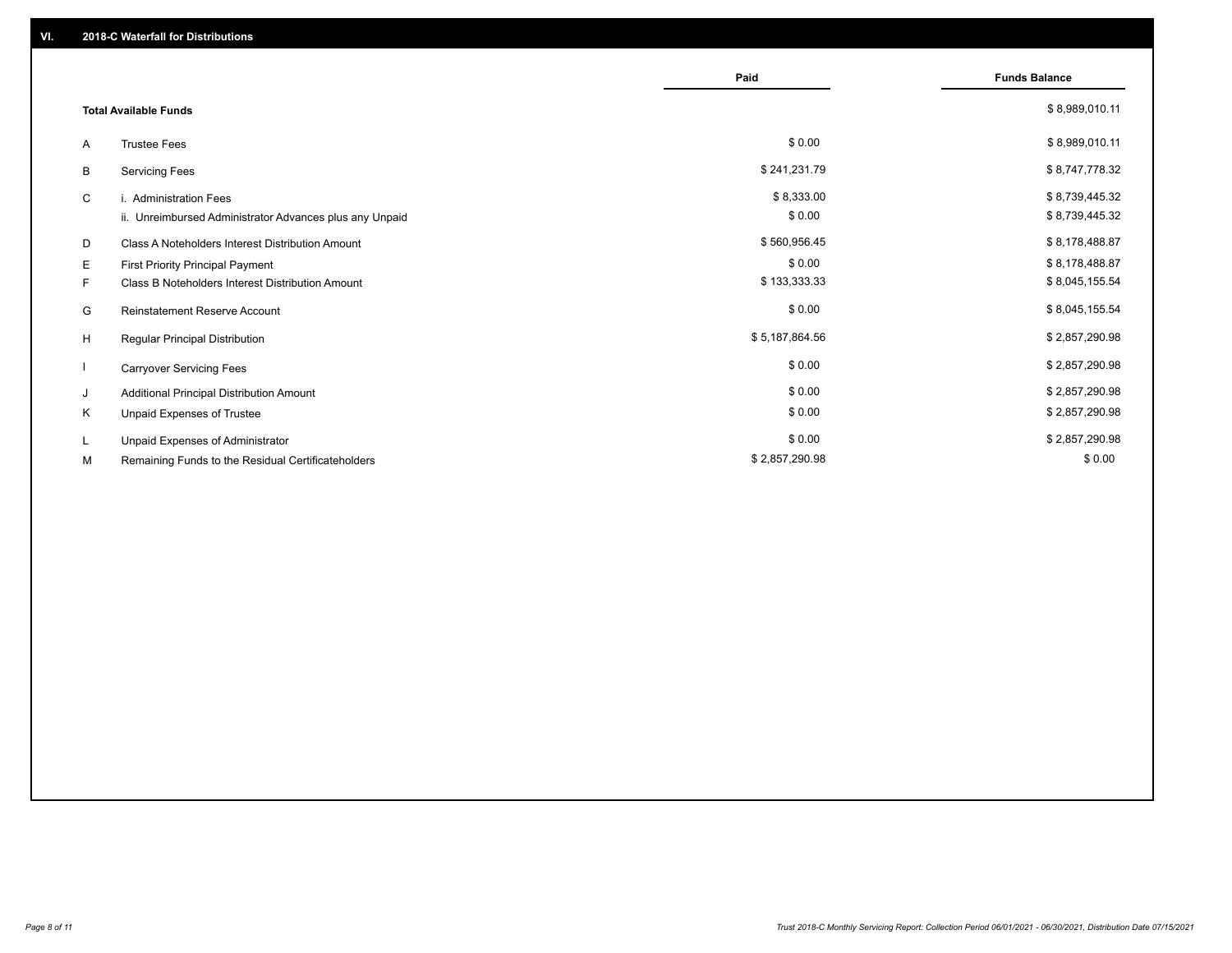| <b>Distribution Amounts</b>                                |                         |                         |                         |
|------------------------------------------------------------|-------------------------|-------------------------|-------------------------|
|                                                            | A <sub>2</sub> A        | A <sub>2</sub> B        | в                       |
| Cusip/Isin                                                 | 78449QAB3               | 78449QAC1               | 78449QAD9               |
| <b>Beginning Balance</b>                                   | \$166,793,970.42        | \$82,254,560.77         | \$40,000,000.00         |
| Index                                                      | <b>FIXED</b>            | <b>LIBOR</b>            | <b>FIXED</b>            |
| Spread/Fixed Rate                                          | 3.63%                   | 0.75%                   | 4.00%                   |
| Record Date (Days Prior to Distribution)                   | 1 NEW YORK BUSINESS DAY | 1 NEW YORK BUSINESS DAY | 1 NEW YORK BUSINESS DAY |
| <b>Accrual Period Begin</b>                                | 6/15/2021               | 6/15/2021               | 6/15/2021               |
| <b>Accrual Period End</b>                                  | 7/15/2021               | 7/15/2021               | 7/15/2021               |
| Daycount Fraction                                          | 0.08333333              | 0.08333333              | 0.08333333              |
| Interest Rate*                                             | 3.63000%                | 0.82288%                | 4.00000%                |
| <b>Accrued Interest Factor</b>                             | 0.003025000             | 0.000685733             | 0.003333333             |
| <b>Current Interest Due</b>                                | \$504,551.76            | \$56,404.69             | \$133,333.33            |
| Interest Shortfall from Prior Period Plus Accrued Interest | $\mathsf{\$}$ -         | $$ -$                   | $\mathsf{\$}$ -         |
| <b>Total Interest Due</b>                                  | \$504,551.76            | \$56,404.69             | \$133,333.33            |
| <b>Interest Paid</b>                                       | \$504,551.76            | \$56,404.69             | \$133,333.33            |
| <b>Interest Shortfall</b>                                  | $\mathsf{\$}$ -         | $$ -$                   | $\frac{1}{2}$           |
| <b>Principal Paid</b>                                      | \$3,474,441.40          | \$1,713,423.16          | $\frac{1}{2}$           |
| <b>Ending Principal Balance</b>                            | \$163,319,529.02        | \$80,541,137.61         | \$40,000,000.00         |
| Paydown Factor                                             | 0.015865029             | 0.015865029             | 0.000000000             |
| <b>Ending Balance Factor</b>                               | 0.745751274             | 0.745751274             | 1.000000000             |

\* Pay rates for Current Distribution. For the interest rates applicable to the next distribution date, please see https://www.salliemae.com/about/investors/data/SMBabrate.txt.

**VII. 2018-C Distributions**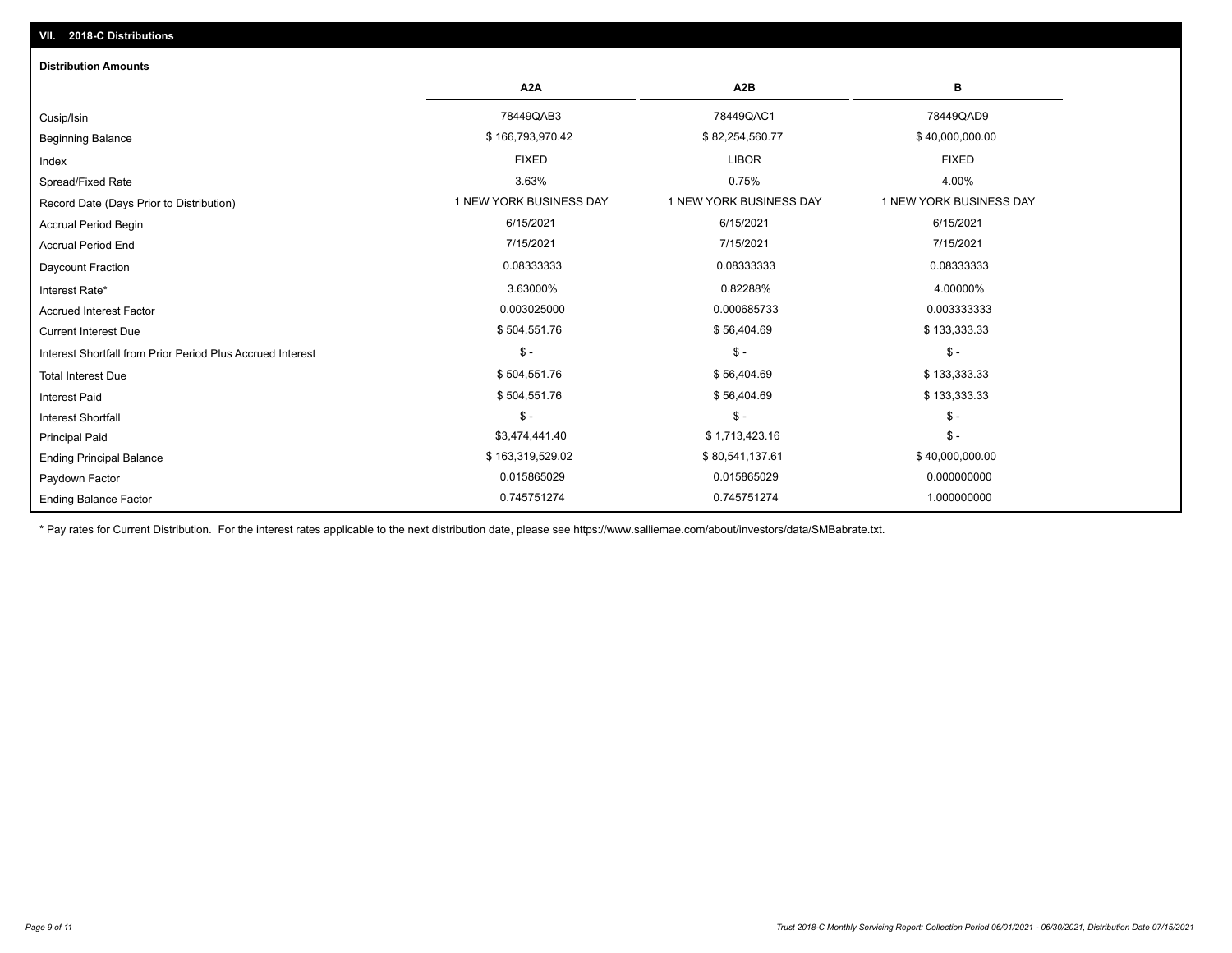#### **Since Issued Total CPR**

$$
\text{total CPR} = 1 - \left(\frac{APB}{PPB}\right)^{\left(\frac{12}{MSC}\right)}
$$

APB = Actual period-end Pool Balance PPB = Projected period-end Pool Balance assuming no prepayments and no defaults Pool Balance = Sum(Principal Balance + Interest Accrued to Capitalize Balance) MSC = Months Since Cut-Off

 $\mathsf{I}$ J λ

#### **Since-Issued Total Constant Prepayment Rate (CPR)**

Since-Issued Total CPR measures prepayments, both voluntary and involuntary, for a trust student loan pool over the life of a transaction. For each trust distribution, the actual month-end pool balance is compared against a month-end pool balance originally projected at issuance assuming no prepayments and defaults. For purposes of Since- Issued Total CPR calculations, projected period end pool balance assumes in-school status loans have up to a six month grace period before moving to repayment, grace status loans remain in grace status until their status end date and then to move to full principal and interest repayment, loans subject to interim interest or fixed payments during their in-school and grace period continue paying interim interest or fixed payments until full